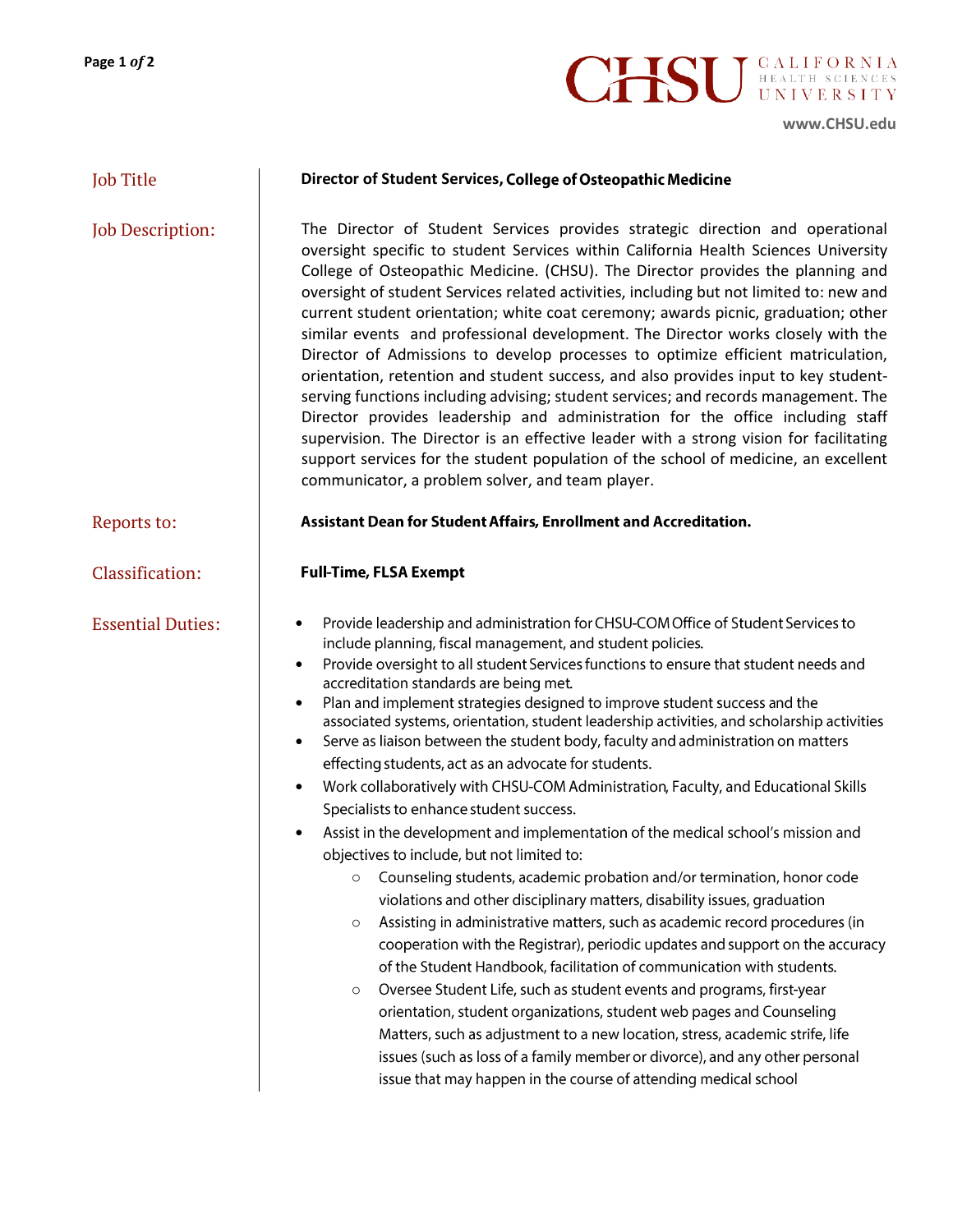**CHSU** GALIFORNIA

**[www.CHSU.edu](http://www.chsu.edu/)**

- Appropriately refer students to CHSU and community resources and services as • needed.
- Assist in mediation, mentoring and coaching of individual medical students regarding academic issues, professionalism and conduct issues.
- Assist in the administration of accommodation requests for students with disabilities in compliance with CHSU's policy and the Americans with Disabilities Act.
- Participate as an active member in various CHSU committees as assigned.
- Make administrative/procedural decisions and judgments •
- Work and communicate effectively, both orally and in writing, with a wide range of • constituencies in a diverse community
- Manage budgets including determining costs, allocations, expenditures and • monitoring processes for multiple units with various types of budget sources
- Assist admissions personnel to develop, deploy and maintain accepted student • communications and activities to ensure retention qualified applicants for all programs
- Perform other duties as assigned or directed to meet the goals and objectives of the • organization.
- Work as a team member and foster a cooperative work environment.
- Maintain confidential or highly sensitive information in accordance with regulatory • requirements

## **Education**

- Master's degree in Higher Education Administration, Student Personnel, or relevant field.
- 3-5 years of relevant experience in higher education administration, preferably in • a medical school setting.
- Training and experience serving in an academic management position in an institute of higher education/medical education.
- Experience and demonstrated abilities for working in an academic setting.

## **Key Competencies**

- Comprehensive understanding of behavioral health and related issues.
- Excellent written and verbal communication skills. •
- Excellent interpersonal skills and ability to work in a team environment.
- Must be self-motivated, self-disciplined, and able to function at an optimal level, while • producing results and working independently.
- •Must be detail-oriented, very organized, and have excellent follow-through.

## **Application Instructions**

Interested candidates are to electronically submit a letter of interest, a detailed resume and the names, titles, addresses, and telephone numbers of at least (3) professional references who may be contacted. Please send a completedpackage electronically to careers@chsu.edu and type JOB TITLE in the subject field of the email.

# Qualifications/ Education: